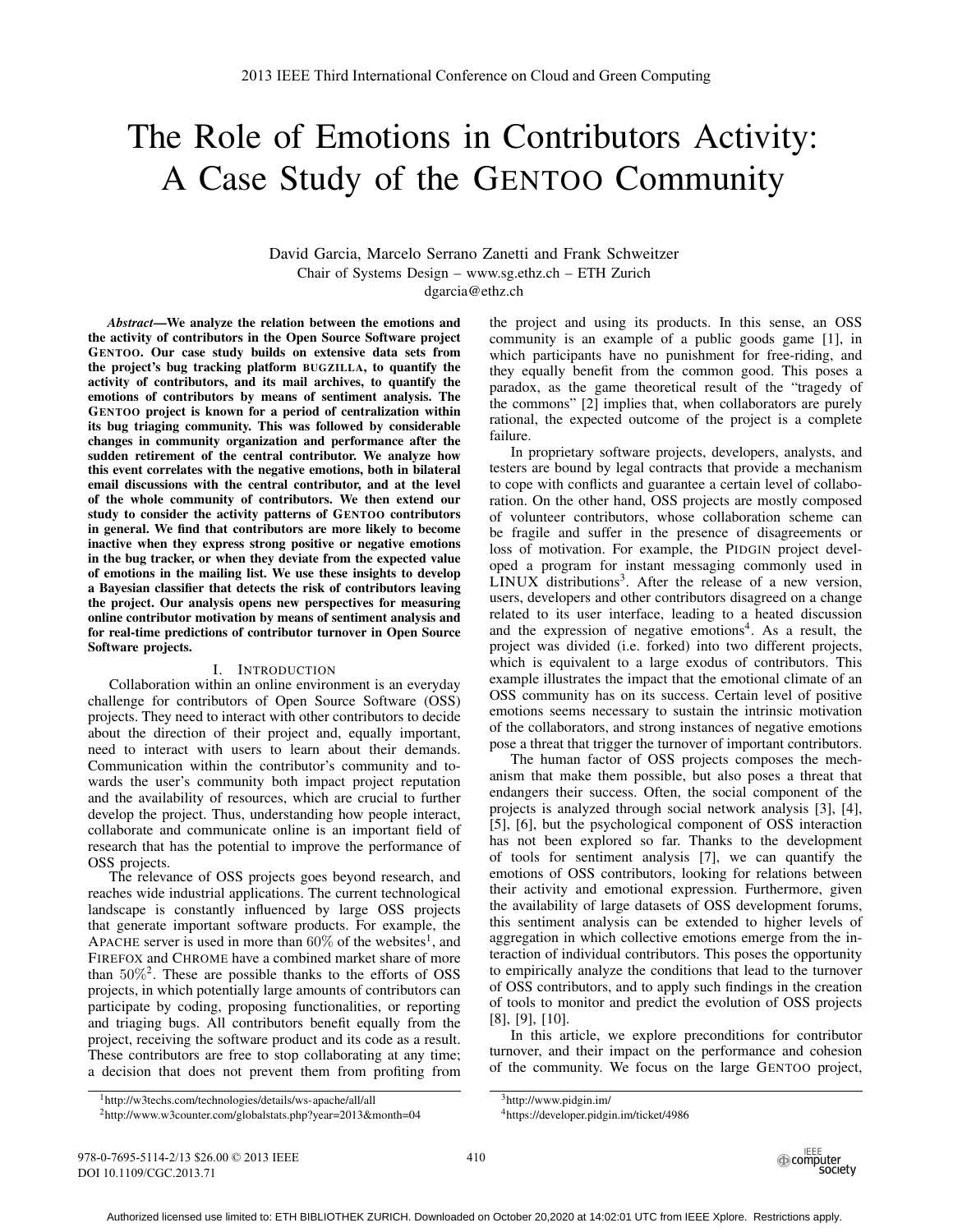by analyzing two disjoint datasets spanning about 10 years of activity and more than 35,000 contributors. The first dataset contains the records of bug triaging and processing (i.e. bug tracker) while the second contains messages exchanged within the developers' mailing list. To these data, we apply sentiment analysis, looking for indicators to predict the turnover of contributors from an OSS community. Our quantitative results show that the emotional expression of a contributor is an indicator for the likelihood of a contributor to remain active in the project. Finally, we apply these results to formulate a realtime prediction of contributors leaving the project, providing a tool that enables timely reactions against undesirable turnover events.

## II. RELATED WORK

# *A. Social Dynamics of Open Source Software*

The social organization in open source communities has been addressed in a number of relevant works. In [11], the focus was in division of labor. By analyzing a dataset composed of the APACHE and MOZILLA projects, the authors show that while coding efforts are concentrated on a few *core-developers*, maintenance activities, such as bug report triaging, are performed by a much larger community. In [3], this core periphery structure was also studied within a social network analysis framework. The social network framework was also recently applied by [5] for the study of the behavior of individuals within communities. Contributor motivation and its relationship to project performance is also an important topic, and was considered in a number of works reviewed in [12], [13], [14]. Finally, [15] proposes a framework to analyze the congruence between technical and social organization within a software project. In this way, the authors wish to answer the question of which social organization structure is the best performing given a particular technological scenario. Or the analogous, how to structure a technical architecture in order to fit an established social organization.

#### *B. Emotions in Social Media*

The most common mechanisms for communication in OSS projects are forums and bug trackers, which are special cases of social media. This allows the application of sentiment analysis tools [7], providing insights to the psychological experience [16] of OSS contributors, rather than just their social interaction. This approach has been proved useful for the analysis of collective emotions in forum discussions [17], emotional interaction in chatting communities [18], and to test previous hypotheses from psychology in online data [19], [20]. The attention to sentiment analysis is increasing due to its multiple applications in finance and marketing. For example, mood measures from social media have been used to predict the stock market [21], [22]. Sentiment analysis has also been applied to customer emotions in Amazon product reviews [23], and to the viral spread of information in TWITTER [24].

Different sentiment analysis tools are available, depending on the type of analysis and data to process. Supervised methods use training data to mine emotions and opinions from text [25], and word category frequencies can be used to measure collective mood [26], [21]. Regarding short and informal text, lexicon-based classification provides unsupervised methods to extract sentiment. The state-of-the-art tool in such situation is SENTISTRENGTH [7], [27], which we use in this article. The accuracy of its last version has been validated with human annotations of a wide variety of online communities [7]. Among its previous applications, SENTISTRENGTH has been used to analyze emotions about political topics in YOUTUBE and TWITTER [28], [29], product reviews [23], and YAHOO! ANSWERS [30].

#### *C. Social Resilience and Contributor Motivation*

The question of how groups are formed and disappear has been addressed for online social networks and scientific communities [31], [32]. This highlights the relevance of trust networks in social recommender systems [33], and how social movements in TWITTER grow and decay through spreading patterns and complex contagion [34]. The departure of individual users, commonly denoted as churn, has also been analyzed for the online communities like YAHOO! ANSWERS [35], and other social networks [36]. Furthermore, previous analysis provide insights on the decision of users to leave P2P networks [37], discussion boards [38], and online videogames [39]. These previous works focused on the relation between social indicators, like amount of contacts, with the likelihood of users to leave an online community. While useful as a first approximation, these analyzes did not take into account emotional expression and interaction, which are related in the psychology literature to motivation and social interaction [40], [12], [14].

The microscopic dynamics that drives the decisions of users to leave a community create the macroscopic effect of social resilience [41], or how strong is the community when facing disrupting periods. Such disrupting events have been characterized by text analysis on FACEBOOK [42], but their influence on the survival of an online community at large cannot be simply mapped to its social network [41]. The intrinsic motivation of the users and their individual decisions are key factors for the collective dynamics of the community. As an example, external incentives do not guarantee more efficient viral marketing campaigns [43]. On the other hand, information spread can be motivated by emotional content [24], leading to higher levels of user activity and interaction when emotions are involved.

## III. GENTOO DATASETS

## *A. Bug reports*

The GENTOO project adopts the BUGZILLA as its bug tracking system [44]. It is composed of an online database<sup>5</sup> where each entry is organized around the notion of a *bug report*. A bug report status will change as its processing progresses towards a solution (e.g. *pending*, *reproduced*, *closed*, etc). In general, the modification of a bug report field (e.g. status) allows its author to leave simple text comments. Using the BUGZILLA API, we collect the time series of comments, along with the unique *username* of its author and the unique *id* of the respective bug report. In TABLE I, we summarize the main statistics of this dataset. To each of those comments, we apply the SENTISTRENGTH tool in order to quantify its positive and negative valence.

TABLE I. BASIC STATISTICS OF THE DATASETS USED FOR THIS STUDY. WE COVER ACTIVITY WITHIN GENTOO'S BUG TRACKER AND WITHIN THE GENTOO-DEV MAILING LIST.

| <b>Statistics</b>  | <b>GENTOO BUGZILLA</b> | <b>GENTOO-DEV</b> |
|--------------------|------------------------|-------------------|
| Observation period | 01/04/2002             | 04/01/2001        |
|                    | to 04/26/2012          | to 29/06/2012     |
| Messages           | 661.783                | 81.328            |
| <b>Discussions</b> | 140.216                | 14.070            |
| Contributors       | 36,555                 | 4.664             |

5https://bugs.gentoo.org/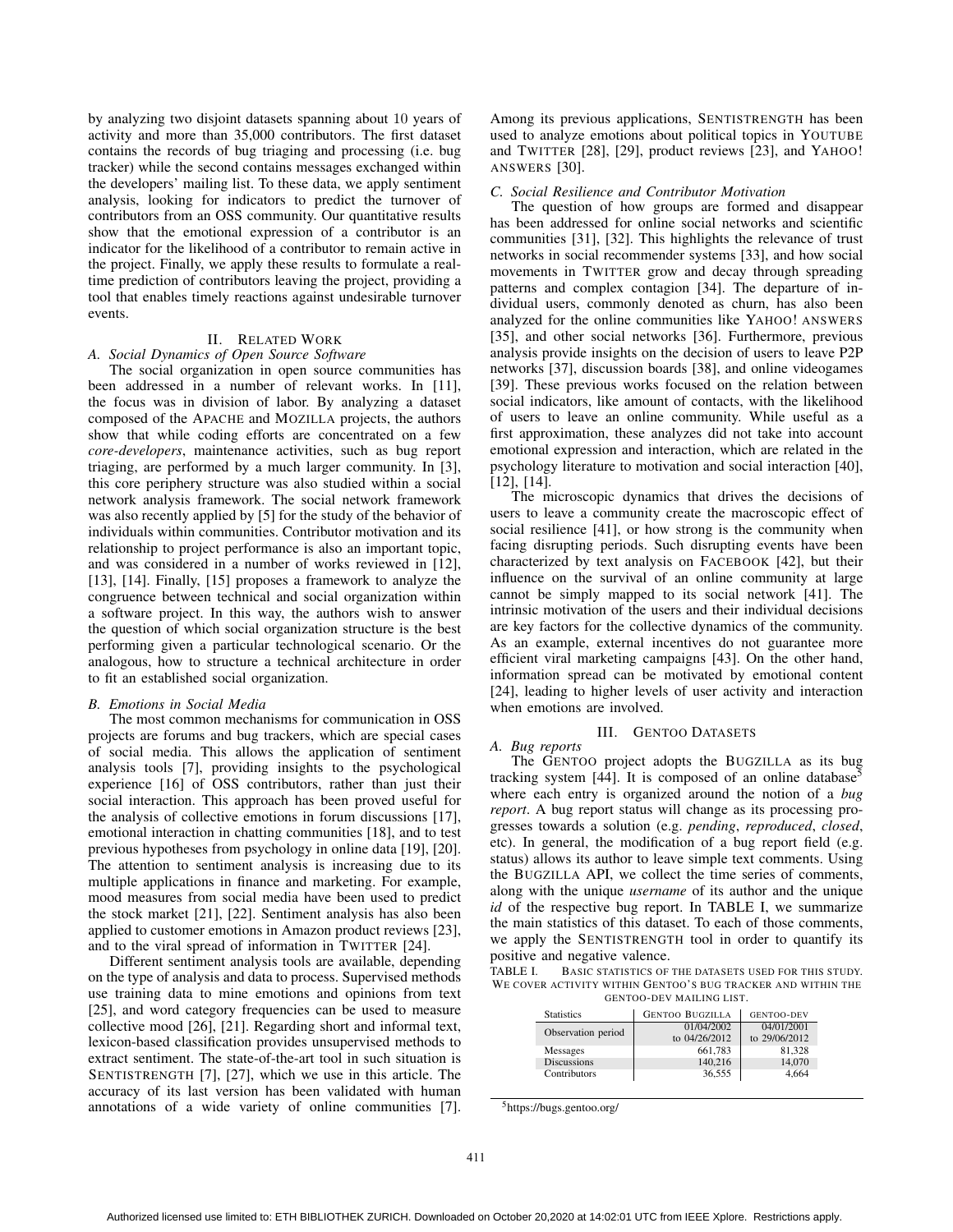## *B. Developer mailing list*

While triaging and processing bug reports, contributors may rely on information exchange through mailing lists. In the case of GENTOO, this is mainly done via the *gentoo-dev*  $list<sup>6</sup>$ , which is the list subscribed by core-developers and code maintainers. Thus if contributors processing bug reports want to call the attention of a serious maintainer, that is the best place to start. Messages sent to this mailing list are stored in a database and can be retrieved at any time from their archive version, which is accessible via a HTML interface. Using this channel, we extract the time series of email messages sent to the *gentoo-dev* list, along with the unique *userid* of its author and message subject, which repeats for all messages sent to the same thread. Again, the textual content of each message is analyzed with SENTISTRENGTH yielding positive and negative valence scores (i.e. excluding content commented out with character ">" at the start of each new line).

## *C. Sentiment analysis*

We process all comments and messages in the bug reports and the developer's mailing list using SENTISTRENGTH [7]. SENTISTRENGTH is the state-of-the-art tool for lexicon-based analysis of social media messages, in particular for informal communication. It has been validated on test datasets including DIGG and other fora on specialized topics, which are similar communication media as the GENTOO bug tracker and mailing list. When classifying the polarity of forum messages, SENTISTRENGTH has an accuracy above 88% for DIGG, and above 90% in other fora [7]. It has high correlation values with human raters on these communities, providing sentiment scores that would be indistinguishable from a human rater, and providing not only an accurate, but also a *valid* estimation of the sentiment. For these reasons, previous works have applied it to YAHOO! ANSWERS [30], TWITTER messages [24], and chatroom communication [18].

SENTISTRENGTH uses a lexicon of emotional-bearing terms combined with the detection of negations, amplifiers and diminishers. Its output is composed of two values, a measure of positive sentiment  $p \in [+1, +5]$ , and a measure of negative sentiment  $n \in [-1, -5]$ . Following the rationale of [7], we can aggregate these two values to a measure of polarity. A message m is classified as positive  $(s = +1)$  if  $p + n > 0$ , negative  $(s = -1)$  if  $p + n < 0$ , or neutral  $(s = 0)$  if  $p = n$  and both have an absolute value lower than 4. Comments with high and equal positive and negative sentiment do not map to this unidimensional simplification. Nevertheless, this approximation is valid in our data analysis, as only 265 messages were detected as in the cases of  $[+4, -4]$ or  $[+5, -5]$ . These messages compose 0.032\% of the total, and we discard them from our analysis.

TABLE II. MESSAGE RATIO PER POLARITY WITHIN GENTOO'S BUG TRACKER AND WITHIN THE GENTOO-DEV MAILING LIST.

| ACAEA AND WITHIN THE UENTOO-DEV MAILING EI |          |                        |                   |  |  |
|--------------------------------------------|----------|------------------------|-------------------|--|--|
|                                            | Polarity | <b>GENTOO BUGZILLA</b> | <b>GENTOO-DEV</b> |  |  |
|                                            | positive | 0.28                   | 0.28              |  |  |
|                                            | neutral  | 0.56                   | 0.49              |  |  |
|                                            | negative | 0.16                   | 0.23              |  |  |



In this section we quantify and discuss the role of emotions in a case study focused on the GENTOO-LINUX project. The GENTOO project is of particular interest due to a well documented centralization event followed by significant changes in

community performance [45]. In that work, we focus on the evolution of social organization within GENTOO's bug triaging community. Using a quantitative methodology based on social network analysis [46], [6], we show that we can monitor drastic changes in social organization which are usually associated with increased risks. More specifically, the bug triaging community of GENTOO came to rely on a single person (i.e. named *Alice*) to help them in processing bug reports. This is in accordance with previous findings relating centrality to preference in collaboration [5]. Based on *Alice*'s activity, we divide the timespan of our dataset into three observation periods P1, P2, P3. In period P1, between January 2002 and October 27, 2004, *Alice* was not yet active and the community was growing. During the second period  $P2$  starting on October 28 2004, *Alice* gradually became the most central contributor. She unexpectedly left the community after her last contribution on March 29 2008, which marks the start of the third period P3 in which *Alice* was not active anymore. In the next we discuss *Alice*'s impact on community performance and the possible effects of emotions on her motivation to leave the project.

## *A. Effect in performance*

During  $\hat{P}2$ , *Alice* concentrated most of the work related to bug triaging on herself, and as a result, the time to first reply and finally solve open bug reports were minimized. These are important metrics that correlate to the likelihood of a bug reporter in becoming a *long time contributor* to the project [47]. The main issue about *Alice*'s impact was that – due to personal conflicts, and dissatisfaction with the social environment of the project as a whole – she left the community suddenly. As we show in [45], after *Alice*'s retirement (i.e. period P3) the community never managed to achieve the same levels of performance. Thus, besides monitoring changes in community social organization and its implied risks, we wish for quantitative measures that could give an early indication to individual loss of motivation or activity.

## *B. Changes in collective emotions*

To measure the collective emotions in the discussions associated with comments to a bug report or e-mails to a thread in the mailing list, we aggregate the emotional values of the messages in the discussion. In this way, for the set of messages in a discussion  $M_d$ , we calculate the ratios of positive  $P_d = \frac{\sum_{m \in M_d} s_m = 1}{|M_d|}$ , negative  $N_d = \frac{\sum_{m \in M_s} s_m = -1}{|M_d|}$ , and neutral  $U_d = \frac{\sum_{m \in M_s} s_m = 0}{|M_s|}$  messages. These measurements map the discussions to a simplex on the plane [28], where each discussion has a distance to the vertices of a triangle proportional to  $P_d$ ,  $N_d$ , and  $U_d$ . Fig. 2 shows this representation separately for bug tracker and the mailing list, where each

discussion d is a point of size proportional to  $|M_d|$ .<br>The ratio of the overall emotional expression in each medium (i.e. bug tracker or mailing list),  $P, N, U$ , allow us to compare the emotions of a discussion with this ground state of the GENTOO community. We perform a set of nonparametric statistical tests to classify each discussion, consisting on three  $\chi^2$  tests at the 95% confidence interval:

Test of  $U_d \simeq \bar{U}$ : if this hypothesis cannot be rejected, the discussion is not considered to include collective emotions, and it is classified as *neutral*. If the  $U_d > U$ hypothesis is supported, we classify the discussion as *underemotional*. Examples of this kind of discussions are exchanges of computer code or error logs, which

<sup>6</sup>http://archives.gentoo.org/gentoo-dev/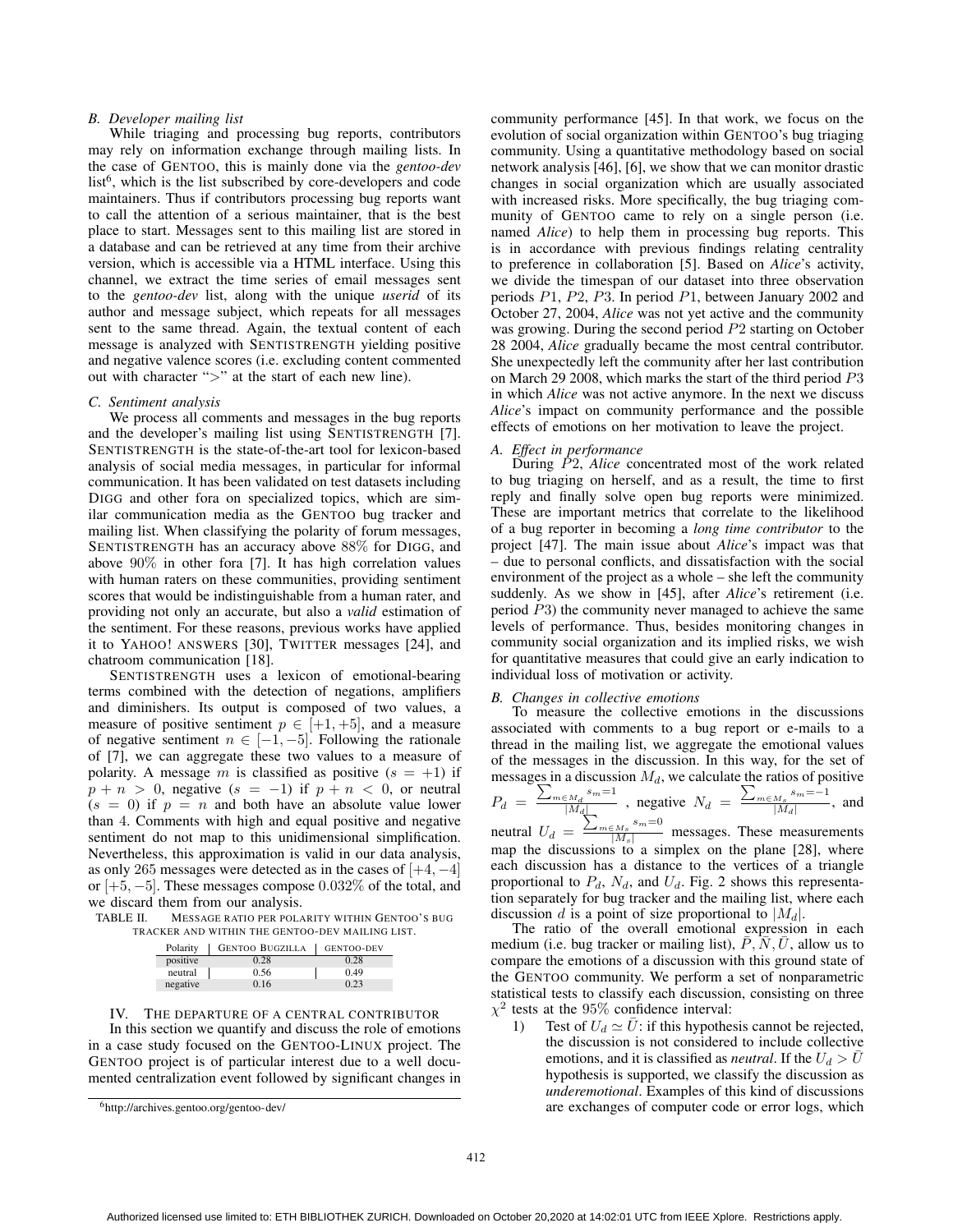

Fig. 1. Time series of performance metrics. On top, the median values of bugs reported (black curve) and solved (red curve) per day. On bottom, the median time to solve (red curve) and give the first reply (black curve) to a bug report. The green interval highlights P2, the period when *Alice* was active.

serve a technical purpose but do not compose emotional interaction. If the hypothesis  $U_d < U$ , is supported, the discussion contained collective emotions, and the next two tests are evaluated to classify the emotions in this discussion.

- 2) Test of  $P_d \simeq \bar{P}$ : if the null hypothesis can be rejected and the data supports  $P_d > \bar{P}$ , we classify the discussion as *positive*.
- 3) Test of  $N_d \simeq \overline{N}$ : in the same way as the previous point, if the data supports  $N_d > \overline{N}$ , we classify the discussion as *negative*.

The above set of tests allows us to detect discussions that simultaneously contain positive and negative emotions, which will pass the second and third test. We classify these discussions as *bipolar*, representing collective emotions in which the authors of messages are polarized in different emotional states [48]. Additionally, a discussion might pass the first test, but not the second nor the third. These discussions contain more emotional content than the average of the community, but there is not enough data to classify the polarity of the emotions expressed in it. We classify these as *undetermined*.

Our statistical analysis highlights the presence of strong positive discussions in the bug reports, represented by points close to the lower left corner of the triangle. In these discussions, positive collective emotions are usually created as the result of fixing a software issue. The bug report system also shows some instances of underemotional discussions, represented by gray points close to the upper corner of the triangle. These threads are large exchanges of error logs and program outputs, and do not constitute a significant source of emotional interaction.

The lower row of Fig. 2 shows the collective emotions in the discussions of the developer's mailing list (i.e. GENTOO-DEV). The structure of the emotions in these discussions is significantly different when compared against their bug reports



Fig. 2. Triangular representation of the emotions in GENTOO discussions in bug tracker (top) and the developer mailing list (bottom). Points represent discussions with at least 20 messages, with a size proportional to the amount of messages in the discussion, at a distance to the triangle vertices proportional to the ratios of positive, negative and neutral messages. Points are colored according to the classification of the discussion (i.e. black for *neutral*, green for *positive*, red for *negative*, gray for *underemotional*, blue for *bipolar* and yellow for *undetermined*).

counterpart: there are very few instances of positive discussions, and there are large discussions that elicited negative collective emotions.

These differences are possible due to the fact that these two communication channels (i.g. bug tracker and mailing list) shows very different styles of emotional interaction. In the bug tracker, positive emotions prevail. Users, developers and other contributors need to interact focusing on solving existing software issues. Thus, bug reports must be written as clear as possible. Moreover, contributors might need to write back to bug reporters in order to gather further information. This needs to be done in a smooth way that will lead to the identification of the locus of software issue as fast as possible. On the mailing list the situation can be quite different. Specially in the case of the developers' private list, large instances of negative emotions can be observed. Likely, this is due to disagreements in collaboration processes and on competing agendas specifying how work and software should be organized.

The representation of collective emotions in Fig. 2 is useful to detect discussions that could trigger the decision of contributors to stop contributing to the OSS community. When comparing the three intervals depending on *Alice*'s presence, it is difficult to find differences in this representation. Periods P2 and P3 seem slightly more emotional, with some instances of bipolar discussions. For the case of the mailing list, negative emotions appear to be more salient in P2 and P3, but these observations require a quantitative validation. For that reason, we compute the time series of emotions in messages, using a moving average with  $T = 30$  days range. Thus,  $M_T$  represents all messages found within such a time window. This allows us to calculate the respective mean positivity  $p(t) = \sum_{i=1}^m p_i m_i / |M_T|$ , mean negativity  $n(t) = -\sum_{m \in M_T} n_m / |M_T|$ , and mean polarity  $s(t) = \sum_{m \in M_T} \frac{n_m / |M_T|}{|M_T|}$  of messages.  $\lim_{m \to \infty} \frac{|M_T|}{|M_T|} \frac{s_m}{|M_T|}$  of messages.<br>Fig. 3 shows these time series for the bug reports and

for the developer's mailing list, divided into the three periods mentioned above. It can be noticed that there is no clear effect of the presence or absence of *Alice* in the bug tracker, but the developer's mailing list seems to change. Before *Alice*'s presence, the mean polarity used to have positive values, and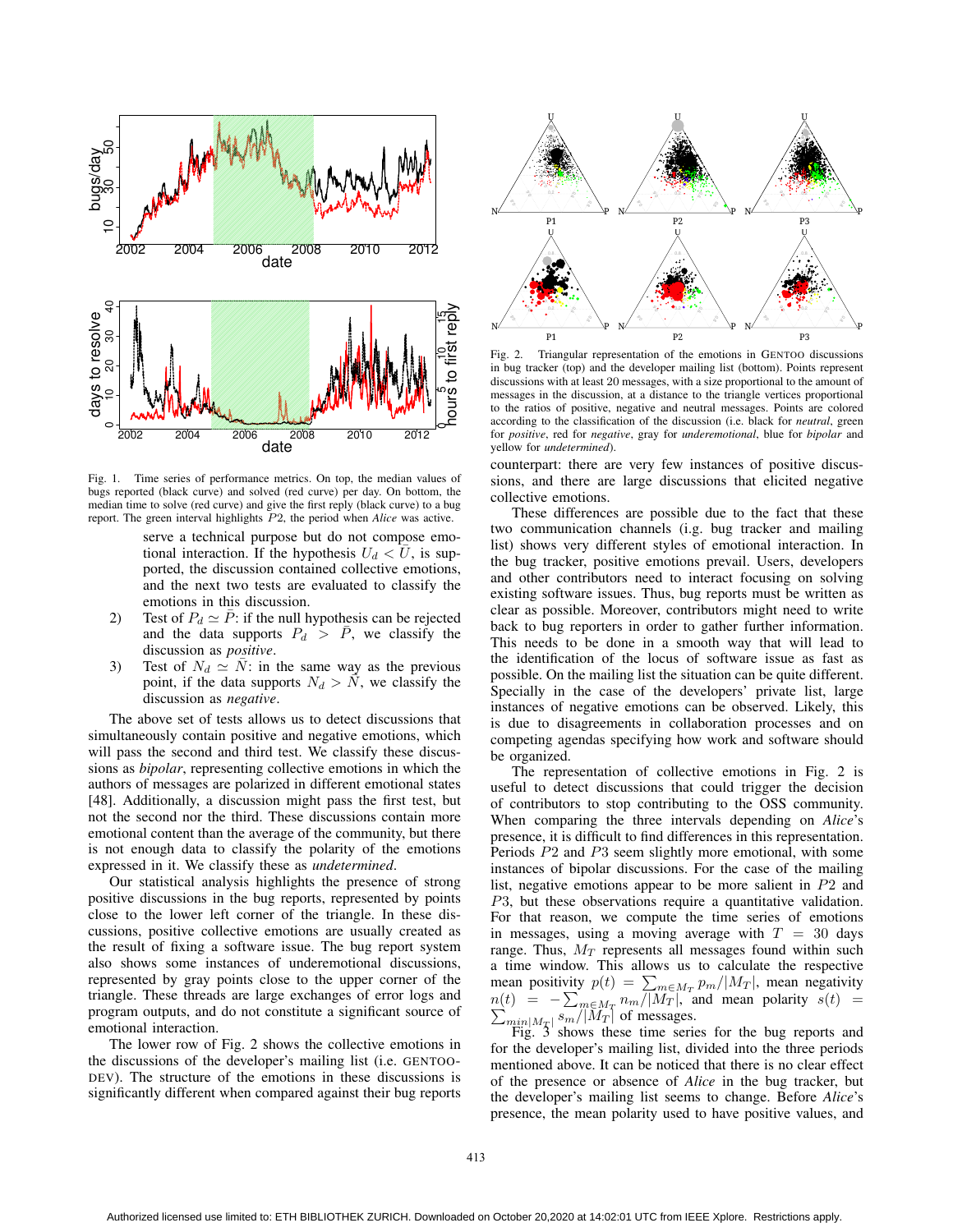

Fig. 3. Moving average applied to the time series of emotional expression within GENTOO BUGZILLA (top) and GENTOO-DEV (bottom). The red curve shows the daily mean negativity in the messages, the blue curve shows the mean positivity, and the black curve represents the mean polarity of all the messages. The green interval highlights P2, the period when *Alice* was active. during her activity this was close to 0. After her departure, there seems to be a period of stronger negativity. We statistically tested this observations, performing  $\chi^2$  test on the values of  $s(t)$  across periods.

The results of these tests are reported in TABLE III, supporting our observation that – in the mailing list –  $P3$ had more negative emotions than the periods  $P1$  and  $P2$ together. During that period, the community went through a complete reorganization, catalyzed by the creation of the *bug wranglers* project<sup>7</sup>. This was an initiative specially meant to cope with *Alice*'s sudden retirement. Thus, the negativity observed during P3 is likely to be due to the community struggle in restructuring its procedures. What about *Alice*'s presence during P2? Did *Alice* experience different sentiment expression within the bug tracker and mailing list? We separate the discussions in which *Alice* took part, from the remaining taking place within that period, and again calculated the different proportions of polarities. We show in TABLE III that the discussions in the mailing list that contained *Alice*'s messages were indeed more negative and less positive than the discussions not containing her messages, while the proportions of neutral polarity were roughly the same. Now focusing on the bug tracker, we observed that the proportion of negative polarity were roughly the same in *Alice*'s discussions when compared to the remaining discussions. Moreover, *Alice*'s discussions were more neutral and less positive.

## V. EMOTIONS AND INACTIVITY

The above analysis of the departure of *Alice* serves as an example of the interplay between emotions and activity in the GENTOO community. In this section, we extend that analysis to contributors in general, exploring the role of emotions in their activity patterns. We continue by developing a method to predict long periods where an individual contributor is inactive. TABLE III. TEST FOR STATISTICAL SIGNIFICANCE OF DIFFERENCES IN PROPORTION OF POLARITIES. N REPRESENTS THE PROPORTION OF NEGATIVE MESSAGES,  $P$  for positive ones and  $U$  for neutral ones.

THE *null hypothesis* IS ALWAYS  $Prop_1 = Prop_2$ . THE SUBSCRIPTS  $PI-P2$ AND *P3* CORRESPONDS TO THE ANALYSIS PER PERIOD, WHILE *without Alice* AND *with Alice* TO THE ANALYSIS PER THREAD.

| p-value of null hypothesis | alternative hypothesis                                | estimate |  |  |
|----------------------------|-------------------------------------------------------|----------|--|--|
| $1.04e - 0.33$             | $N_{\rm Pl,PP} > N_{\rm Pl}$                          | 0.011    |  |  |
| $2.12e - 003$              | $U_{\rm P1-P2} > U_{\rm P3}$                          | 0.003    |  |  |
| $1.29e - 040$              | $P_{\text{PLP2}} < P_{\text{P3}}$                     | 0.014    |  |  |
| $2.00e - 002$              | $N_{\text{without Alice}} \leq N_{\text{with Alice}}$ | 0.003    |  |  |
| $2.06e - 130$              | $U_{\text{without Alice}} < U_{\text{with Alice}}$    | 0.045    |  |  |
| $6.62e - 188$              | $P_{\text{without Alice}} > P_{\text{with Alice}}$    | 0.049    |  |  |
| <b>GENTOO-DEV</b>          |                                                       |          |  |  |
| p-value of null hypothesis | alternative hypothesis                                | estimate |  |  |
| $1.49e - 021$              | $N_{\rm Pl-PP} < N_{\rm P3}$                          | 0.033    |  |  |
| $5.08e - 006$              | $U_{\text{PL-P2}} < U_{\text{P3}}$                    | 0.017    |  |  |
| $7.61e - 0.46$             | $P_{\text{PLP2}} > P_{\text{P3}}$                     | 0.050    |  |  |
| $1.61e - 0.26$             | $N_{\text{without Alice}} < N_{\text{with Alice}}$    | 0.066    |  |  |
| $5.50e - 001$              | $U_{\text{without Alice}} \ll U_{\text{with Alice}}$  | 0.004    |  |  |
| $8.56e - 023$              | $P_{\text{without Alice}} > P_{\text{with Alice}}$    | 0.001    |  |  |

GENTOO BUGZILLA

*A. Activity modes*

For the case of *Alice*, determining when she became inactive is a trivial task, as she had no activity after a certain date. This is not necessarily the case for contributors in general, who might be inactive for a long period and then become active again. In general, contributors do not have a standard mechanism to inform the rest of the community if they are active or not, and the only way to detect their inactivity is when they do not produce messages for a period of time. To detect if a contributor became inactive, we use the theory of interevent time distributions [49], [50], which divides human communication in two modes: A bursty, *correlated* mode in which the time between the actions of a human is very short; and an *uncorrelated* mode that corresponds to the long times between bursts of activity. The *correlated* mode can be detected when the interevent times of a human follow a powerlaw distribution [49], [18], which emerges when humans reply to each other. The *uncorrelated* mode can be detected as an exponentially decaying regime, which can be explained as the result of a Poisson process of decoupled actions that start activity bursts [50].

For both datasets, we measured the interevent times  $\tau$  between the messages of each contributor, and characterized the maximum inactivity period of each one through the maximum interevent time  $\tau_{max}$ . Fig. 4 shows the distribution of  $\tau_{max}$ for the mailing list and the bug tracker, with power-law fits to the head of the distributions. It can be noticed that these power-law regimes are not valid after a certain value, where both distributions show a tail that decreases much faster than a power-law. This shows the division between the two modes of activity mentioned above: the head of the distributions correspond to the *correlated* mode of active contributors, while their tails represent the *uncorrelated* time intervals when contributors are inactive. We found that the point between both modes is approximately  $\tau = 30$  days. This indicates that when a contributor does not create any new message for a month, its behavior is uncoupled from the rest and it can be considered as inactive.

#### *B. Contributor emotions*

To produce the dataset that classifies contributor activity, we do the following: We collect all messages written by each contributor u, sorting messages by date. Then we iterate over the messages, starting from the earliest. If the contributor only posted a single message, we discard this *one time contributor* from our analysis. If the contributor posted more than one

<sup>7</sup>http://www.gentoo.org/proj/en/qa/bug-wranglers/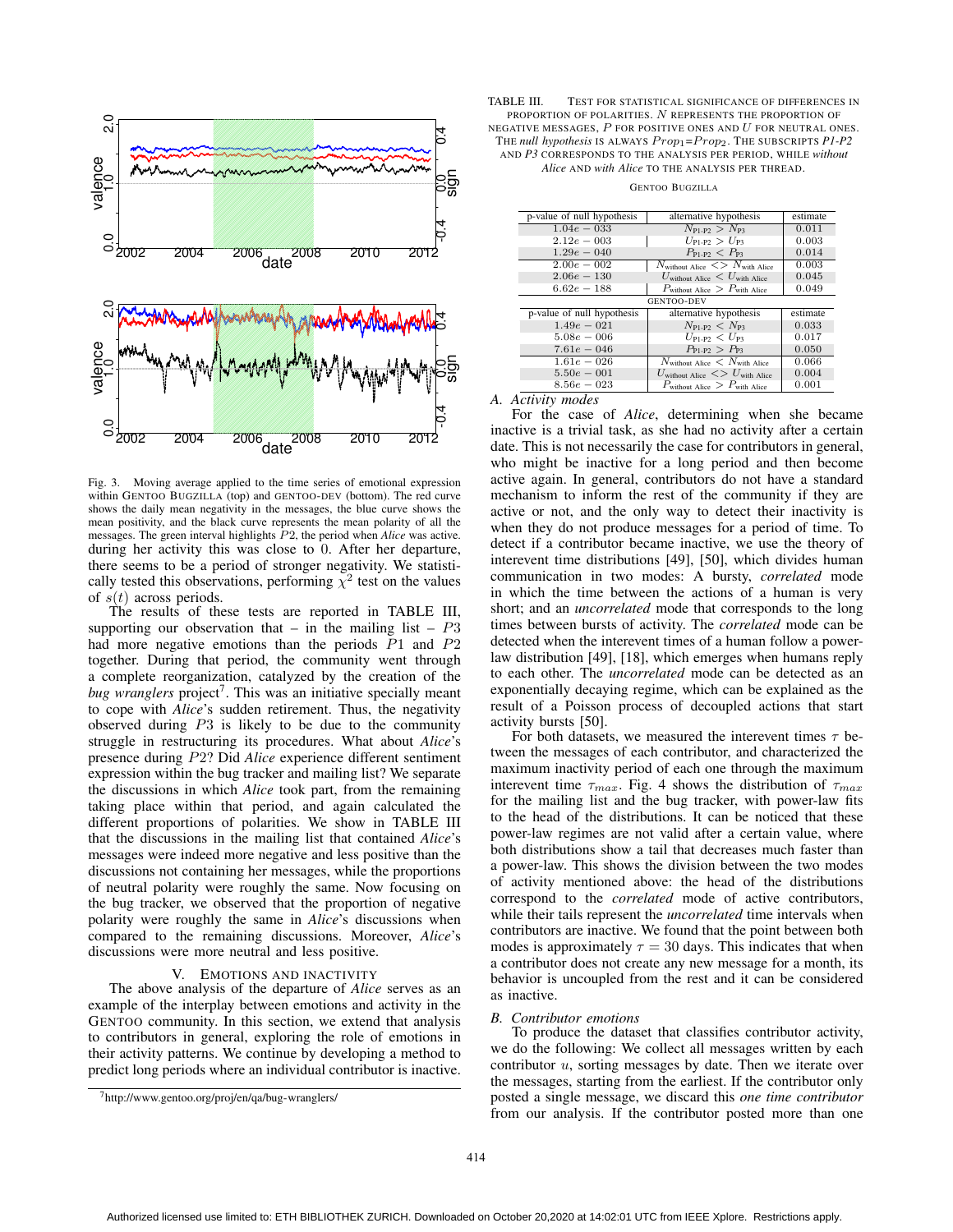

Fig. 4. Distributions of the maximum interevent times per contributor in the bug tracker (left) and the mailing list (right). The distributions are plotted in a log-log scale with exponentially increasing bins, and power-law fits to the head of the distributions. Dashed vertical lines show the mark at  $\tau_{max} = 30$ days, where there is a regime change.

message, for each message  $m_t^u$  posted at time t, we measure the time interval  $\tau$  between it and his next message  $m_{t+\tau}^u$ . If this time interval is shorter than 30 days, we label the interval  $I_t^u$  as *ACT*, meaning the contributor is active. Otherwise, we label the interval as *INA*, meaning that the contributor started a period of inactivity according to the theory explained above. For this analysis, we discard the last message posted by each contributor.

For each interval of contributor  $u$ , we compute the mean positivity score  $P_u$  and mean negativity score  $N_u$  of the messages of the contributor in the 5 days preceding the interval. This way, each data point is an interval between messages of the same contributor, with real-time measurements of the emotions expressed by that contributor in the days before the interval takes place. Our aim is to provide a predictor that identifies when a contributor is going to become inactive, as a tool that can warn community managers about the risk of losing contributors. This is not a simple task, as the ratios of each type of interval are very unevenly distributed. The prior probability of an interval being labeled as *INA* is 0.088 in the bug tracker, and 0.075 in the mailing list.

We calculate the conditional distributions of emotions given the label of an interval,  $P(N_u|I)$  and  $P(P_u|I)$ , which we show in Fig. 5 for both datasets. An initial inspection shows the differences between the expression of emotions when a contributor is going to become inactive and when not. For both datasets, the distribution of emotional expression followed by an interval labeled as *INA* has larger variance than when followed by intervals labeled as *ACT*, showing signs of bimodality. Wilcoxon tests reveal that the conditional distributions of both emotions in the bug tracker are significantly different ( $p < 1e-15$ ). In the mailing list, this is the case only for  $N_u$  ( $p < 1e - 15$ ), while the null hypothesis could not be rejected ( $p = 0.21$ ) for  $P_u$ . This highlights the role of negative expression among developers, which differs more when one is going to become inactive, in comparison with active periods. Nevertheless, for the case of the mailing list, the failure to reject the null hypothesis for  $P_u$  does not imply that it is not informative, as we show below.

## *C. Activity tendencies*

A notable difference in the distributions of Fig. 5 is the range where  $P(N_u|I = \text{INA}) > P(N_u|I = \text{ACT})$ and  $P(P_u|I = \text{INA}) > P(P_u|I = \text{ACT})$ . For the case of the bug tracker, this condition is present only when  $N_u$ and  $P_u$  are above a certain value (i.e. in terms of absolute valence), while for the case of the mailing list, this is also



Fig. 5. Conditional distributions of contributor emotions  $P(N_u|I)$  and  $P(P_u|I)$ ) in the bug tracker (top) and the mailing list (bottom) for  $I = ACT$ (blue) and  $I = \text{INA}$  (red). Distributions were smoothed through a Gaussian kernel of width 0.35.

true when  $N_u$  and  $P_u$  have a sufficiently low absolute value. This indicates that strong emotions in the bug tracker, and deviations from the mean emotions in the mailing list inform about the likelihood of a contributor becoming inactive. To measure these effects, we compute the posterior distribution of a contributor becoming inactive at given time, considering his emotional expression in the last five days as

$$
P(I = \text{INA}|N_u) = \frac{P(N_u|I = \text{INA}) \cdot P(I = \text{INA})}{P(N_u)} \tag{1}
$$

and its equivalent for  $P_u$ . We bin  $P_u$  and  $N_u$  in five bins, using the ranges  $[1, 5]$  and  $[-1, -5]$  respectively, computing confidence intervals for the posterior distribution. Fig. 6 shows the posterior likelihood of becoming inactive for the first four bins, as the fifth one was not giving significant values due to the low probability of having  $|P_u| > 4$  and  $|N_u| > 4$ . Our observation of the difference of the influence of emotions in both communication channels becomes clear: the likelihood of becoming inactive increases with  $P_u$  and  $N_u$  in the case of the bug tracker, while it grows with the distance to the mean for the case of the mailing list.

The distinctive v-shape of the likelihood for the emotions in the mailing list (Fig. 6 right) implies that lack of emotions can also serve as an indicator for contributors becoming inactive, but only when shared with others through the mailing list. It is remarkable that both  $N_u$  and  $P_u$  are informative to discriminate periods of inactivity in both datasets, suggesting that the decision to become inactive is more related to emotional intensity in general, rather than to positive or negative emotions alone. This is in line with the psychological theory which states that certain levels of arousal, or emotion intensity, are motivators for activity [48].

#### *D. Real-time prediction*

We apply the Bayesian analysis explained above to predict when contributors are going to start periods of inactivity, solely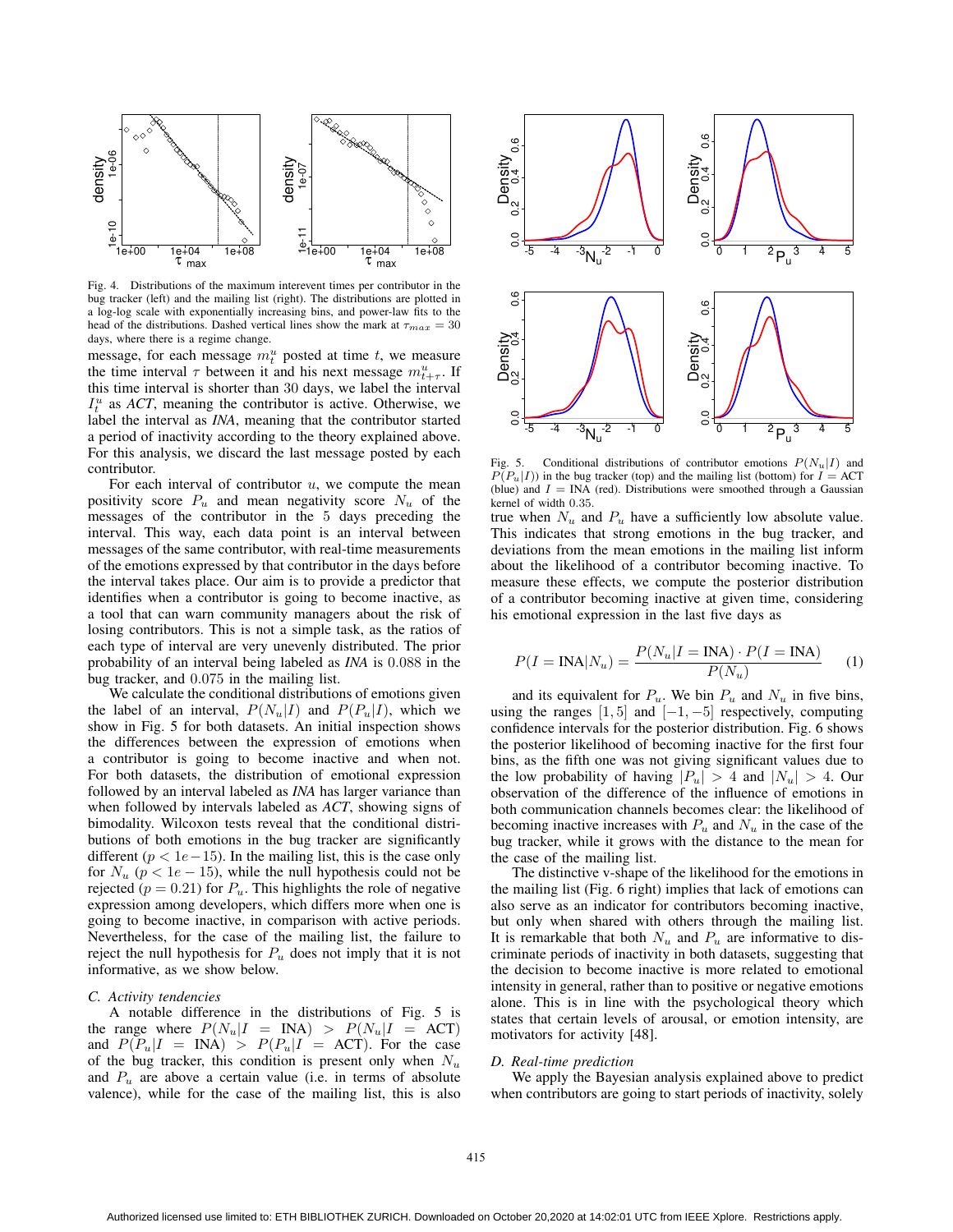

Fig. 6. Likelihood of an interval to be labeled as *INA* given contributor emotions,  $P(I = \text{INA}|N_u)$  (red) and  $P(I = \text{INA}|P_u)$  (green), for the bug tracker (left) and the mailing list (right). Error bars show confidence intervals, the horizontal dashed lines indicate  $P(I = \text{INA})$  and vertical bars the means of  $N_u$  and  $P_u$  in each dataset.

based on the emotional content of their messages. Given the results shown in Fig. 6, we apply two different models:

- 1) bug tracker: if  $|N_u| > \Theta_1$  or  $|P_u| > \Theta_1$ , then the next interval is predicted to be *INA*, and *ACT* otherwise.
- 2) mailing list: if  $|N_u \bar{N_u}| > \Theta_2$  or  $|P_u \bar{P_u}| > \Theta_2$ then the next interval is predicted to be *INA*, and *ACT* otherwise, where  $\overline{N}_u$  and  $\overline{P}_u$  are the average values of emotions expressed by this contributor.

We apply the above predictors with  $\Theta_1 = 1.9$  and  $\Theta_2 = 0.8$  to each point in our datasets, and compute values of *Precision* and *Recall* [51] over 20 bootstrapped samples, to ensure the robustness of our predictor. TABLE IV reports the means and standard deviations of *Precision* and *Recall* for each class and dataset. Both predictors have *Precision* significantly higher than the prior probabilities in the respective classes. In particular, the *Precision* of the minority class, *INA*, is sufficiently above the prior probability  $P(I = \text{INA})$ , showing that our method produce meaningful results when using contributor emotions to predict when these are at risk of becoming inactive. In addition, the values of *Recall* for both classes are well above 0.6, correctly classifying most of the existing instances.<br>TABLE IV

RESULTS OF THE PREDICTION OF CONTRIBUTORS BECOMING INACTIVE OR REMAINING ACTIVE IN BOTH DATASETS. STANDARD DEVIATIONS OF PRECISION AND RECALL VALUES ARE CALCULATED OVER 20 BOOTSTRAPPED SAMPLES OF THE DATASETS.

| <b>Dataset</b>         | measure           | Active            | <i>Inactive</i>   |
|------------------------|-------------------|-------------------|-------------------|
|                        | Prior probability | $0.886 \pm 0.030$ | $0.112 \pm 0.030$ |
| <b>GENTOO BUGZILLA</b> | Precision         | $0.930 \pm 0.024$ | $0.196 \pm 0.019$ |
|                        | Recall            | $0.673 \pm 0.087$ | $0.624 \pm 0.012$ |
|                        | Prior probability | $0.892 \pm 0.032$ | $0.107 \pm 0.032$ |
| <b>GENTOO-DEV</b>      | Precision         | $0.931 \pm 0.026$ | $0.175 \pm 0.030$ |
|                        | Recall            | $0.654 \pm 0.072$ | $0.623 \pm 0.021$ |

## VI. CONCLUSIONS

Based on a case study of the GENTOO project, we analyzed the relation between emotions and activity of its contributors. We gathered two disjoint datasets of communication within the community: (i) the bug reports stored in its bug tracking system BUGZILLA, and (ii) the messages posted in the developer's mailing list. We provided a sentiment analysis of the messages written by all the contributors and related the emotional expressions to the activity patterns.

The first part of our case study investigated the emotional components related to the leave of a central contributor, named *Alice*. We show that her email discussions with other contributors were more negative than the rest, and that her departure was followed by higher stages of negativity in the community during its reorganization.

We extended this analysis to contributors in general, both in the bug tracker and the mailing list. To detect inactivity, we applied current state-of-the art theories on human correlated behavior, finding a mode of interevent times that indicates stages of contributor inactivity. This allowed us to statistically analyze the relation between a contributor's emotional expressions and its individual intervals of inactivity. We reveal preconditions of emotional expressions that indicate when contributors feel demotivated to further contribute to the project. Based on this, we are able to estimate when a contributor becomes inactive, based on emotions expressed on his last messages. With this, we provide a tractable approach that can be applied by community managers to monitor emotional interaction within the community, and to foster timely reaction against undesirable turnover events of contributors.

Our contributions do not only focus on predictive results, but provide additional insights into the phenomenon at hand, in particular into fundamental relations between emotions and activity (and implicitly into motivation). We find that it is the emotional *intensity* which defines activity, rather than its *polarity* in terms of positive or negative emotions. Thus, in this work, we took a step forward by providing a methodology based on *sentiment* analysis, which sheds new light on GENTOO's case study. This unveils a wide horizon of new quantitative approaches to the analysis of social dynamics within online communities, extending previous approaches to online emotional interaction [18], and social resilience [41].

## ACKNOWLEDGMENT

The research leading to these results has received funding from the European Community's Seventh Framework Programme FP7-ICT-2008-3 under grant agreement no 231323 (CYBEREMOTIONS).

#### **REFERENCES**

- [1] J. Andreoni, "Impure Altruism and Donations to Public Goods: A Theory of Warm-Glow Giving," *The Economic Journal*, vol. 100, no. 401, p. 464, 1990.
- [2] G. Hardin, "The Tragedy of the Commons," *Science*, vol. 162, no. 5364, pp. 1243–8, 1968.
- [3] K. Crowston and K. Wei, "Core and periphery in Free/Libre and Open Source software team communications," *System Sciences, 2006.*, vol. 00, no. C, pp. 1–7, 2006.
- [4] K. Ehrlich, G. Valetto, and M. Helander, "Seeing inside: Using social network analysis to understand patterns of collaboration and coordination in global software teams," *ICGSE 2007*, no. Icgse, pp. 297–298, Aug. 2007.
- [5] P. He, B. Li, and Y. Huang, "Applying Centrality Measures to the Behavior Analysis of Developers in Open Source Software Community,' *Second IEEE International Conference on Cloud and Green Computing*, pp. 418–423, 2012.
- [6] M. S. Zanetti, I. Scholtes, C. J. Tessone, and F. Schweitzer, "Categorizing bugs with social networks: A case study on four open source software communities," in *Proceedings of the ICSE '13*, 2013, pp. 1032– 1041.
- [7] M. Thelwall, K. Buckley, and G. Paltoglou, "Sentiment strength detection for the social web," *Journal of the American Society for Information Science and Technology*, vol. 63, no. 1, pp. 163–173, 2012.
- [8] K. Crowston, K. Wei, J. Howison, and A. Wiggins, "Free/libre opensource software development: What we know and what we do not know," *ACM Computing Surveys*, vol. 44, no. 2, pp. 1–35, 2012.
- M. S. Zanetti, "The co-evolution of socio-technical structures in sustainable software development: Lessons from the open source software communities," in *Proceedings of the 34th ICSE*. IEEE Press, 2012, pp. 1587–1590.